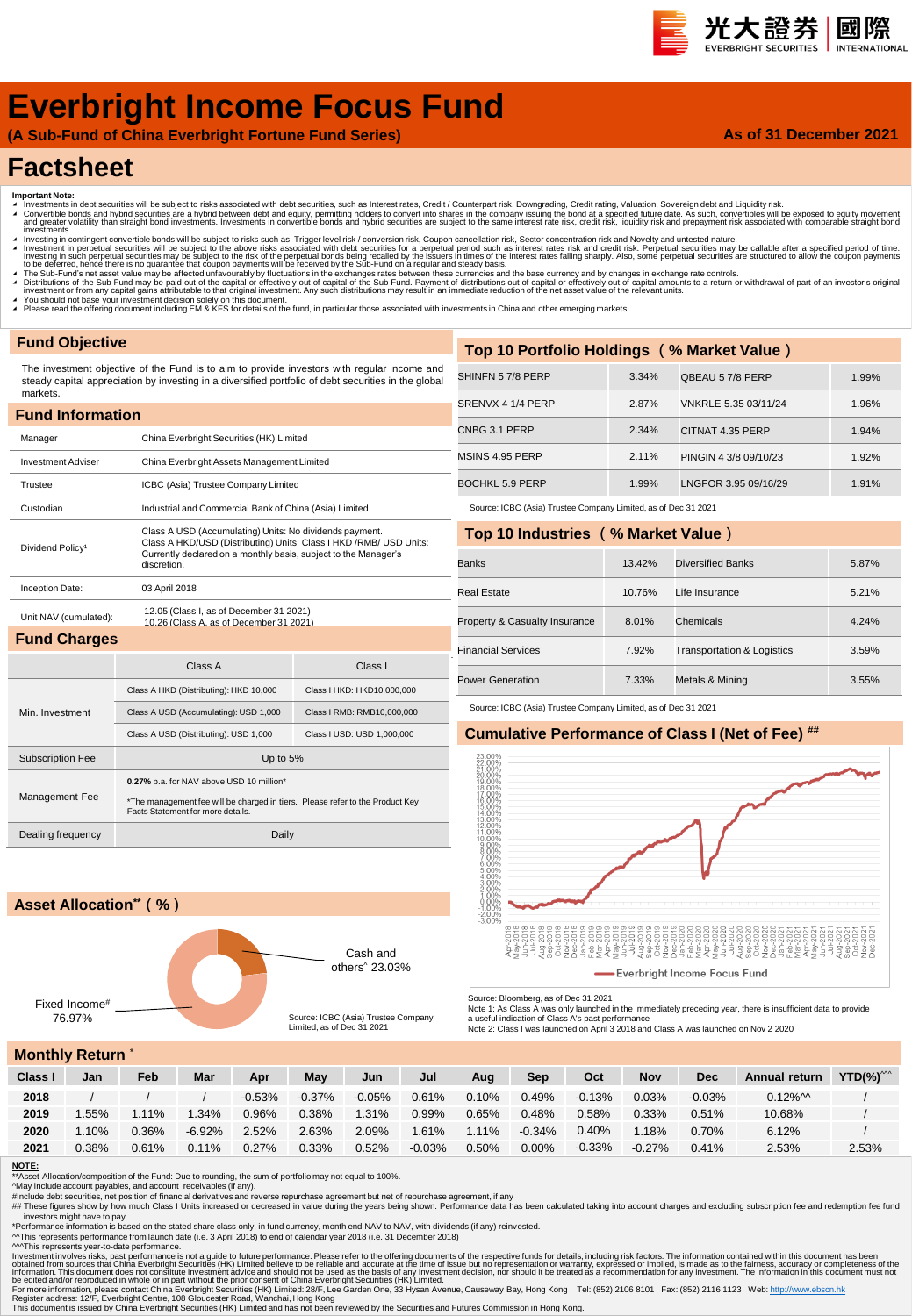# **Everbright Income Focus Fund**

**(A Sub-Fund of China Everbright Fortune Fund Series)**

## **Factsheet**

- 
- Important Note:<br>▲ Investments in debt securities will be subject to risks associated with debt securities, such as Interest rates, Credit / Counterpart risk, Downgrading, Credit rating, Valuation, Sovereign debt and Equid
- πνestinems.<br>Πανεsting in contingent convertible bonds will be subject to risks such as Trigger level risk / conversion risk, Coupon cancellation risk, Sector concentration risk and Novelty and untested nature. Investment in perpetual securities will be subject to the above risks associated with debt securities for a perpetual period such as interest rates risk and credit risk. Perpetual securities may be callable after a specifi
- A The Sub-Fund's net asset value may be affected unfavourably by fluctuations in the exchanges rates between these currencies and the base currency and by changes in exchange rate controls.<br>A Distributions of the Sub-Fund
- 
- ∡ You should not base your investment decision solely on this document.<br>▲ Please read the offering document including EM & KFS for details of the fund, in particular those associated with investments in China and other em

### **Country of distribution ( by investment amount)**



#### Greater China ■ Korea

United Kingdom

■Switzerland

■Indonesia

Japan

■Thailand **Philippines** 

India

- Australia
- Malaysia
- United States

| <b>Other Indicators</b>                            |            |  |  |  |  |  |  |
|----------------------------------------------------|------------|--|--|--|--|--|--|
| Sharpe Ratio                                       | 1.77       |  |  |  |  |  |  |
| <b>Yield to Maturity</b>                           | 3.22       |  |  |  |  |  |  |
| Yield to Worst                                     | 2.38       |  |  |  |  |  |  |
| Modified OA Duration                               | 1.24       |  |  |  |  |  |  |
| Portfolio Composite Rating (Fitch / S&P / Moody's) | $A-A-Baa1$ |  |  |  |  |  |  |

Source: Bloomberg, as of Dec 31 2021

#### **NOTE:**

\*\*Asset Allocation/composition of the Fund: Due to rounding, the sum of portfolio may not equal to 100%.

^May include account payables, and account receivables (if any).<br>#Include debt securities, net position of inancial derivatives and reverse repurchase agreement but net of repurchase agreement, if any<br>## These figures show investors might have to pay.

\*Performance information is based on the stated share class only, in fund currency, month end NAV to NAV, with dividends (if any) reinvested.<br>^^This represents performance from launch date (i.e. 3 April 2018) to end of cal

<sup>AM</sup>This represents year-to-date performance is not a guide to future performance. Please refer to the offering documents of the respective funds for details, including risk factors. The information contained within this d

Disclaimer:<br>This document is prepared by Everbright Securities International and/or its affiliates. It is on basis of the information provided by the recipient and publicly available reports, news, or data. It is not compi

The purpose of this document is not to provide the basis, recommendation, or suggestion for the recipient to make investment decisions. This document divident his metally advisories for any incrument and the metally includ

Any opinion mentioned in this document are exclusively general opinions. The opinions may be different or inconsistent with the research and and/or its affiliates. or its busines mentioned in this document are served by it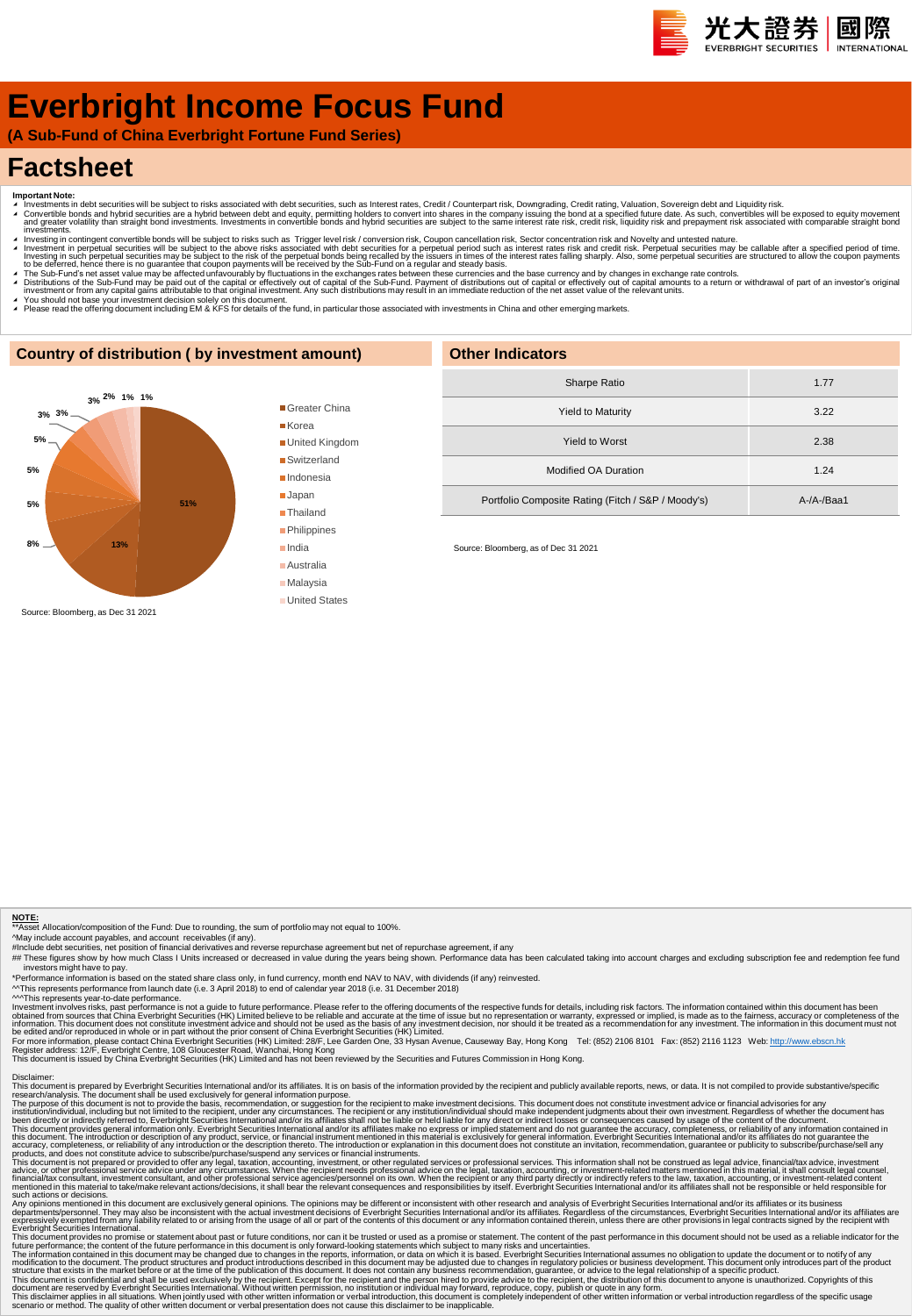

**截止至2021年12月31日**

# **光大焦點收益基金**

 $\overline{\text{H+K+K+K+K+K}}$ 

## **基金概要**

**重要提示:**

**基金目標**

- 
- 4 可轉證券投資將承受與情務證券相關的風險,例如利率、信貸次易對手風險、降線、信貸評級、評估、主權債務和流動性風險。<br>4 可轉換債務業投資將承受與情務額證外相關的風險,例如利率、信貸次易對手風險、降風、有限部級行情勞的公司的股份,因此,與直接債券投資相比,可轉換債券將面臨股本波動和更大的波動性 可轉換<br>4 債券和混合證券的投資要承受與直接債券投資相關的相同利率風險、行業集中風險和頂待付款風險 •<br>1 積分和混合證券的投資要承受要項資
- 
- 
- 
- 
- **-** 13員有不應電低隊本大備成出及員公と:<br>◢ 有關該基金的詳細資料 · 請閱讀發行文件(包括基金說明書和產品資料概要) · 包括有關中國及其他新興市場風險 ·

子基金的投資目標旨在透過投資於由環球市場的債務證券組成的分散投資組合,以為投資者提 供定期收入及穩定資本增值。

| 基金資料    |                                                                                     |
|---------|-------------------------------------------------------------------------------------|
| 基金經理:   | 中國光大證券(香港)有限公司                                                                      |
| 基金投資顧問: | 中國光大資產管理有限公司                                                                        |
| 受托人:    | 工銀亞洲信託有限公司                                                                          |
| 托管行:    | 中國工商銀行(亞洲)有限公司                                                                      |
| 派息政策1:  | A類美元 ( 累積 ) 單位 : 不支付股息。<br>A類港元/美元(分發)單位 · I類港幣/人民幣/美元單位:目前在每月的基礎<br>上宣布・由基金經理全權決定・ |
| 成立日期:   | 2018年4月3日                                                                           |
| 單位淨值:   | 12.05 (I類, 2021年12月31日)<br>10.26 (A類, 2021年12月31日)                                  |
| 基金費用    |                                                                                     |

A 類 コンコンコンコンコンコンコン類

港元 : HKD 10,000,000 人民幣: RMB 10,000,000 美元 : USD 1,000,000

> 現金及其他^ 23.03%

| 十大持眉(巾怚佔比%)       |       |                       |       |
|-------------------|-------|-----------------------|-------|
| SHINFN 57/8 PERP  | 3.34% | QBEAU 57/8 PERP       | 1.99% |
| SRENVX 4 1/4 PERP | 2.87% | VNKRLE 5.35 03/11/24  | 1.96% |
| CNBG 3.1 PERP     | 2.34% | CITNAT 4.35 PERP      | 1.94% |
| MSINS 4.95 PERP   | 2.11% | PINGIN 4 3/8 09/10/23 | 1.92% |
| BOCHKL 5.9 PERP   | 1.99% | LNGFOR 3.95 09/16/29  | 1.91% |
|                   |       |                       |       |

來源: 工銀亞洲信託有限公司 (2021年12月31日)

**十大持倉(市值佔比%)**

| 十大行業 (市值佔比%) |        |       |       |  |  |  |  |  |  |  |
|--------------|--------|-------|-------|--|--|--|--|--|--|--|
| 銀行           | 13.42% | 多元化銀行 | 5.87% |  |  |  |  |  |  |  |
| 不動產          | 10.76% | 人壽保險  | 5.21% |  |  |  |  |  |  |  |
| 產物及意外險       | 8.01%  | 化學    | 4.24% |  |  |  |  |  |  |  |
| 金融服務         | 7.92%  | 運輸及物流 | 3.59% |  |  |  |  |  |  |  |
| 雷發           | 7.33%  | 金屬與礦業 | 3.55% |  |  |  |  |  |  |  |

來源: 工銀亞洲信託有限公司 (2021年12月31日)

### **I 類累積表現 (扣除費用後) ##**



來源: 彭博 (2021年12月31日) -<br>注1:由於A類基金成立時間較短・數據不足・暫不顯示A類基金份額業績表現圖表 注2:I類基金份額於2018年4月3日設立,A類基金份額於2020年11月2日設立

來源: 工銀亞洲信託有限公司 (2021年12月31日)

固定收益# 76.97%

**最低首次認購額** 港元 (分派) : 10,000港元<br>美元 (累積/分派): 1,000美元

初始認購費 **Management Controller Management Controller Management Controller Management Controller Management Controller Management Controller Management Controller Management Controller Management Controller Management Contr** 

**交易頻率 インフィッシュ こうしょう あいしゃ あいしゃ あいきょう あいきょう** 毎個營業日

1,000萬美元以上 : **0.27%\***

**\***管理費為分級收取。詳情請參照產品資料概要。

#### **基金表現** \*

**管理費(每年)**

**資產分配\*\*(%)**

| _________ |       |       |           |          |           |          |          |          |          |           |          |          |                       |           |
|-----------|-------|-------|-----------|----------|-----------|----------|----------|----------|----------|-----------|----------|----------|-----------------------|-----------|
| 類         | 一月    | 二月    | 三月        | 四月       | 五月        | 六月       | 七月       | 八月       | 九月       | 十月        | 十一月      | $+ =$    | 年回報                   | 年至今(%)^^^ |
| 2018      |       |       |           | $-0.53%$ | $-0.37\%$ | $-0.05%$ | 0.61%    | 0.10%    | 0.49%    | $-0.13%$  | 0.03%    | $-0.03%$ | $0.12\%$ <sup>M</sup> |           |
| 2019      | .55%  | 1.11% | .34%      | 0.96%    | 0.38%     | 1.31%    | 0.99%    | 0.65%    | 0.48%    | 0.58%     | 0.33%    | 0.51%    | 10.68%                |           |
| 2020      | 1.10% | 0.36% | $-6.92\%$ | 2.52%    | 2.63%     | 2.09%    | 1.61%    | $1.11\%$ | $-0.34%$ | 0.40%     | .18%     | 0.70%    | 6.12%                 |           |
| 2021      | 0.38% | 0.61% | 0.11%     | 0.27%    | 0.33%     | 0.52%    | $-0.03%$ | 0.50%    | 0.00%    | $-0.33\%$ | $-0.27%$ | 0.41%    | 2.53%                 | 2.53%     |

#### **提示**:

\*\*資產分配/組合:由於四捨五入 · 投資組合的總和可能不等於100% ·<br>^可能包括應付帳款和應收帳款(如果有) ·

#包括債券、金融衍生品的淨頭寸與逆回購協議,但扣除正回購協議(如果有)<br>## 這些數字顯示了I 類基金份額在所示年份的價值增減情況。業績資料的計算已考慮基金費用,但不包括基金投資者可能需要支付的認購費和贖回費。

\*基金表現僅基於指定的單位類別・計算基礎: 每月末資產淨值對資產淨值(以基金貨幣計算)・所得股息(如果有)會進行再投資和計算在內・<br>^^遠表示從發布日期(即2018年4月3日)到2018日年末(即2018年12月31日)的表現<br>^^遠表示不至今表現。<br>投資涉及風險・過去的表現並不代表未來的表現・有關風險因素的詳情:請參閱各基金的發行文件・本文檔中包含的信息均來自中國光大證券(香港)有限公司認為在發行時是可靠和準確的信息・但未就其公平性・

如要查詢更多資料 · 請聯絡 中國光大證券(香港)有限公司:香港銅鑼灣希慎道33號利園一期28樓 熱線: (852) 2106 8101 傳真: (852) 2116 1123 網址: <u>http://www.ebscn.hk</u><br>註冊地址:香港当行告士打道108號光大中心12樓<br>本文件由中國光大證券(香港)有限公司發行,未經香港證券及期貨事務監察委員會審查。